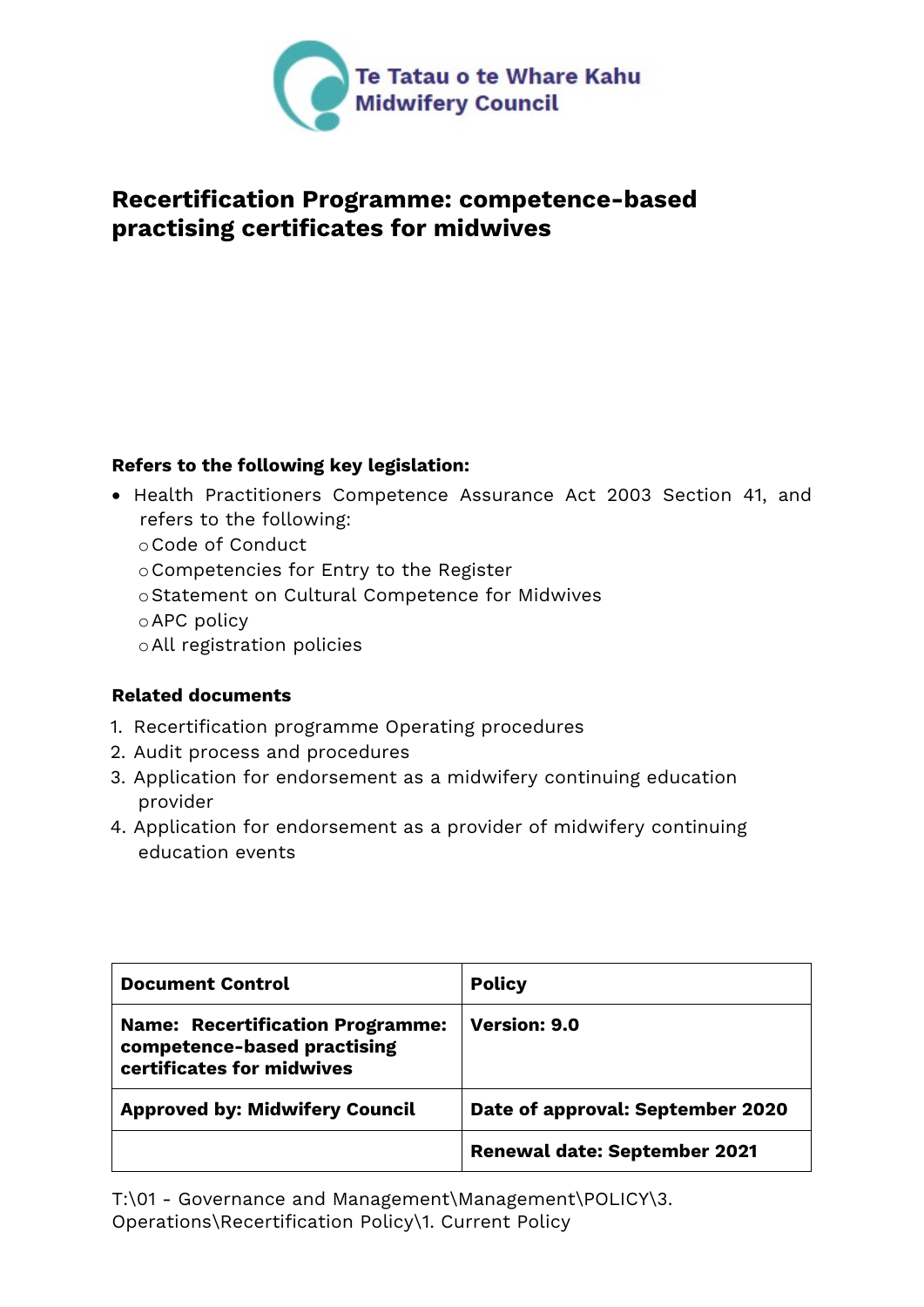# **Table of Contents**

| 1. PART ONE: EXECUTIVE                                                                                                       |
|------------------------------------------------------------------------------------------------------------------------------|
|                                                                                                                              |
|                                                                                                                              |
| 2.1                                                                                                                          |
| Standard of competence expected of registered midwives5<br>2.2<br>2.2.1                                                      |
| Competencies for Registration as a Midwife 5<br>2.2.2                                                                        |
| Other relevant professional standards and guidelines and<br>2.2.3                                                            |
|                                                                                                                              |
| 2.3                                                                                                                          |
| Background to the development of the Recertification Programme<br>2.4<br>6                                                   |
| 2.5                                                                                                                          |
|                                                                                                                              |
| 3.1                                                                                                                          |
| Practises within the Midwifery Scope of Practice9<br>3.1.1                                                                   |
| 3.1.2                                                                                                                        |
| Continuing education will consist of the following:9<br>3.1.3<br>Guidelines for continuing midwifery education 10<br>3.1.3.1 |
|                                                                                                                              |
| NZCOM Midwifery Standards Review Process  10<br>3.1.4                                                                        |
| 4.1                                                                                                                          |
| 4.2<br>Midwives in education, leadership, research and other areas 12                                                        |
| 4.3                                                                                                                          |
| 4.4<br>Internationally Qualified Midwives and Midwives registered under<br>4.5                                               |
|                                                                                                                              |
| 4.6                                                                                                                          |
|                                                                                                                              |
| Evidence of participation in the Recertification Programme 14<br>5.1                                                         |
| 5.2                                                                                                                          |
| Audit of NZCOM's provision of MSR as a component of the<br>5.3<br>Midwifery Council's Recertification Programme 15           |
| 6 PART SIX: INFORMATION OBTAINED FROM NZCOM ABOUT MSR  16                                                                    |
| Appendix A: Working across the Midwifery Scope of Practice 17<br>7.1                                                         |
| 7.2                                                                                                                          |
| Appendix C: background to the development of the<br>7.3                                                                      |
|                                                                                                                              |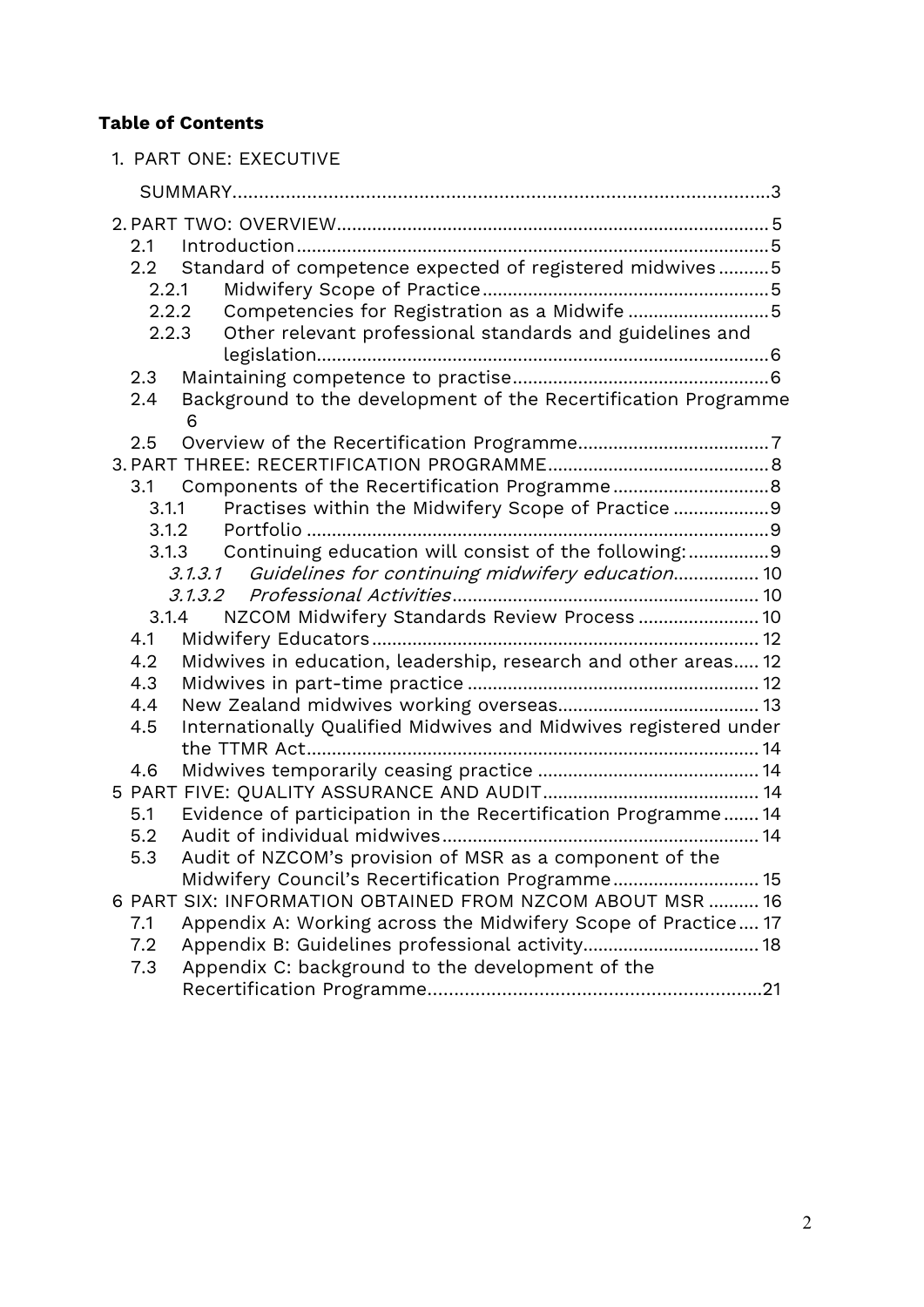### **1. POLICY STATEMENT**

#### **Policy statement**

The Midwifery Council (the Council) exists to protect public safety. As the midwifery regulator it oversees professional standards in midwifery. The Council makes sure midwives meet and maintain professional standards of education, conduct and performance, so that midwives deliver high quality healthcare throughout their careers.

All midwives who hold an annual practising certificate will be required to engage in and meet the requirements of the recertification programme.

Midwives' engagement in this process will be monitored.

Midwives who fail to complete the requirements will be managed using a right touch regulatory approach.

This policy will enhance public confidence in midwifery as a profession by ensuring that midwives engage in and complete the necessary requirements.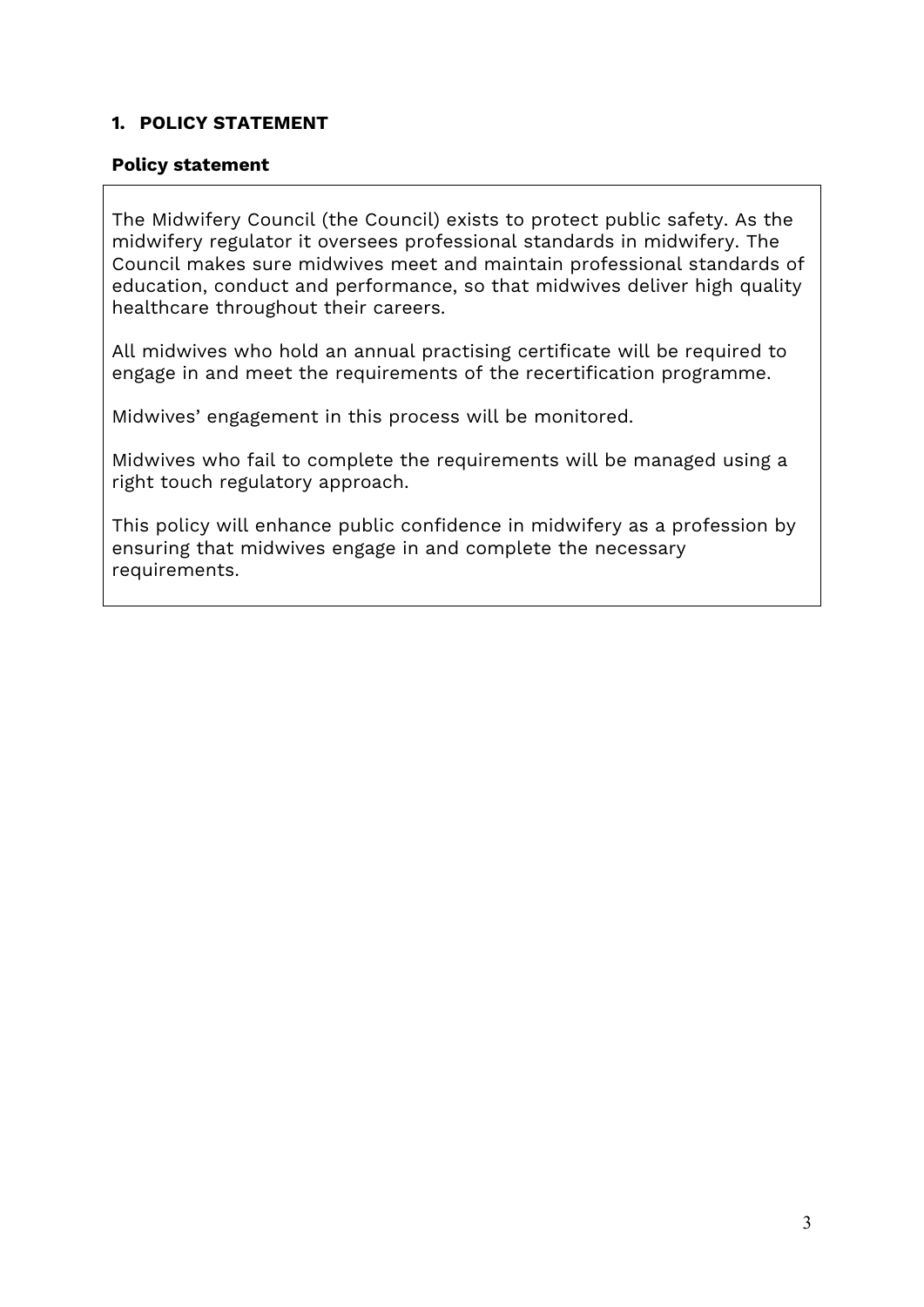# **The components of the recertification programme are written below**

| <b>Component</b>                          | <b>Detail</b>                                                                                                                            | <b>Timeframe</b>                                                                                                                                                                                        |
|-------------------------------------------|------------------------------------------------------------------------------------------------------------------------------------------|---------------------------------------------------------------------------------------------------------------------------------------------------------------------------------------------------------|
| Practise within the<br>Scope of Practice  | Demonstrates competence<br>across all areas of Scope                                                                                     | Over three years                                                                                                                                                                                        |
| Maintains portfolio                       | Collects information<br>about practice; on-going<br>education, professional<br>activities, and her brief<br>personal reflections on each | Continuously                                                                                                                                                                                            |
| Completes<br>education<br>requirements    | Attendance at combined<br>emergency skills day                                                                                           | Annually                                                                                                                                                                                                |
|                                           | Completes minimum eight<br>hours continuing midwifery<br>education                                                                       | Annually                                                                                                                                                                                                |
| Completes quality<br>assurance activities | Completes minimum eight<br>hours professional activities                                                                                 | Annually                                                                                                                                                                                                |
|                                           | Completes midwifery<br>standards review                                                                                                  | Once every three<br>years, unless<br>requested by<br>reviewers to return in<br>earlier timeframe,<br>or if new graduate,<br>internationally<br>qualified midwife or<br>midwife returning to<br>practice |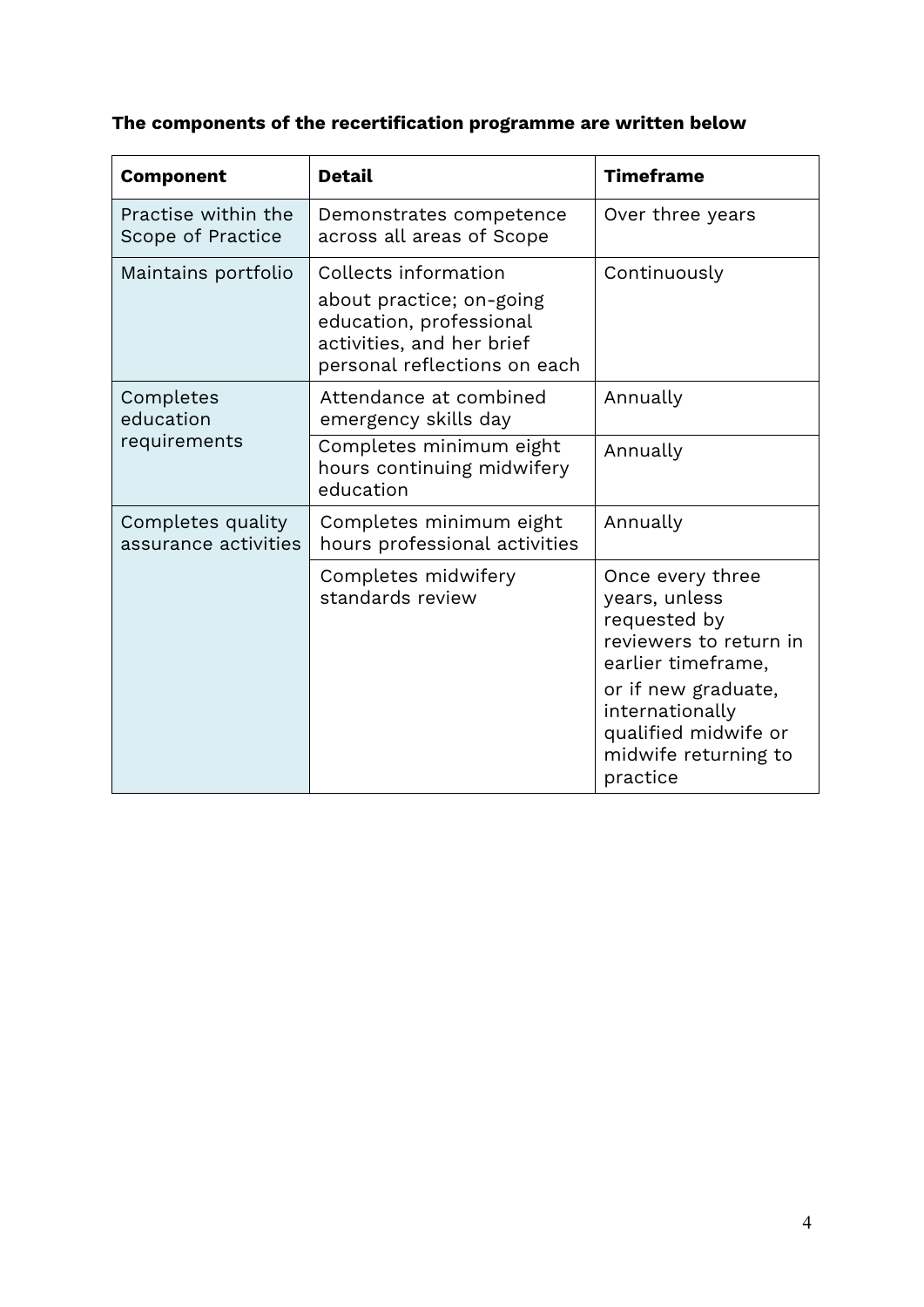# **2. PART TWO: OVERVIEW**

# **2.1 Introduction**

The Health Practitioners Competence Assurance Act (HPCAA) 2003 requires the Midwifery Council to satisfy itself that any midwife applying for a practising certificate is competent to practise within the Midwifery Scope of Practice.

Under s41 of the HPCAA, the Midwifery Council resolved that all registered midwives must participate in its Recertification Programme in order to meet the competence requirements necessary for a practising certificate to be issued.

This policy sets out the required standard of competence expected of midwives practising within the Midwifery Scope of Practice and describes the Recertification Programme midwives must undertake in order to demonstrate that they have maintained competence to practise. Public safety is assured through a midwifery workforce that demonstrates both professionalism and competence.

# **2.2 Standard of competence expected of registered midwives**

# **2.2.1 Midwifery Scope of Practice**

The Midwifery Scope of Practice provides a broad statement of the boundaries of what New Zealand registered midwives can do on their own professional responsibility. As required under the HPCAA (2003), the Midwifery Council defined the [scope of practice](http://www.midwiferycouncil.health.nz/midwives/midwifery-scope-practice) for registered midwives.

# **2.2.2 Competencies for Registration as a Midwife**

Under the HPCAA (2003), the Midwifery Council is also required to determine the level of competence required for a midwife to work within the Midwifery Scope of Practice. This level of competence is defined in the Midwifery Council 'Competencies for Entry to the Register of Midwives'. The competencies were set in 2004 following consultation and were updated in 2007 to integrate Turanga Kaupapa<sup>1</sup> and the Council's expectations in relation to cultural competence.

The [Competencies for Entry to the Register of Midwives](https://www.midwiferycouncil.health.nz/sites/default/files/professional-standards/Competencies%20for%20Entry%20to%20the%20register%20of%20Midwives%202007%20new%20form.pdf) provide detail of the skills, knowledge, and attitudes expected of a midwife to work within the Midwifery Scope of Practice. Whereas the Midwifery Scope of Practice provides the broad boundaries of midwifery practice, the competencies provide the detail of how a registered midwife is expected to practise and

<span id="page-4-0"></span><sup>1</sup> Turanga Kaupapa are guidelines for cultural competence developed by Nga Maia o Aotearoa and formally adopted by both the Midwifery Council of New Zealand and the New Zealand College of Midwives.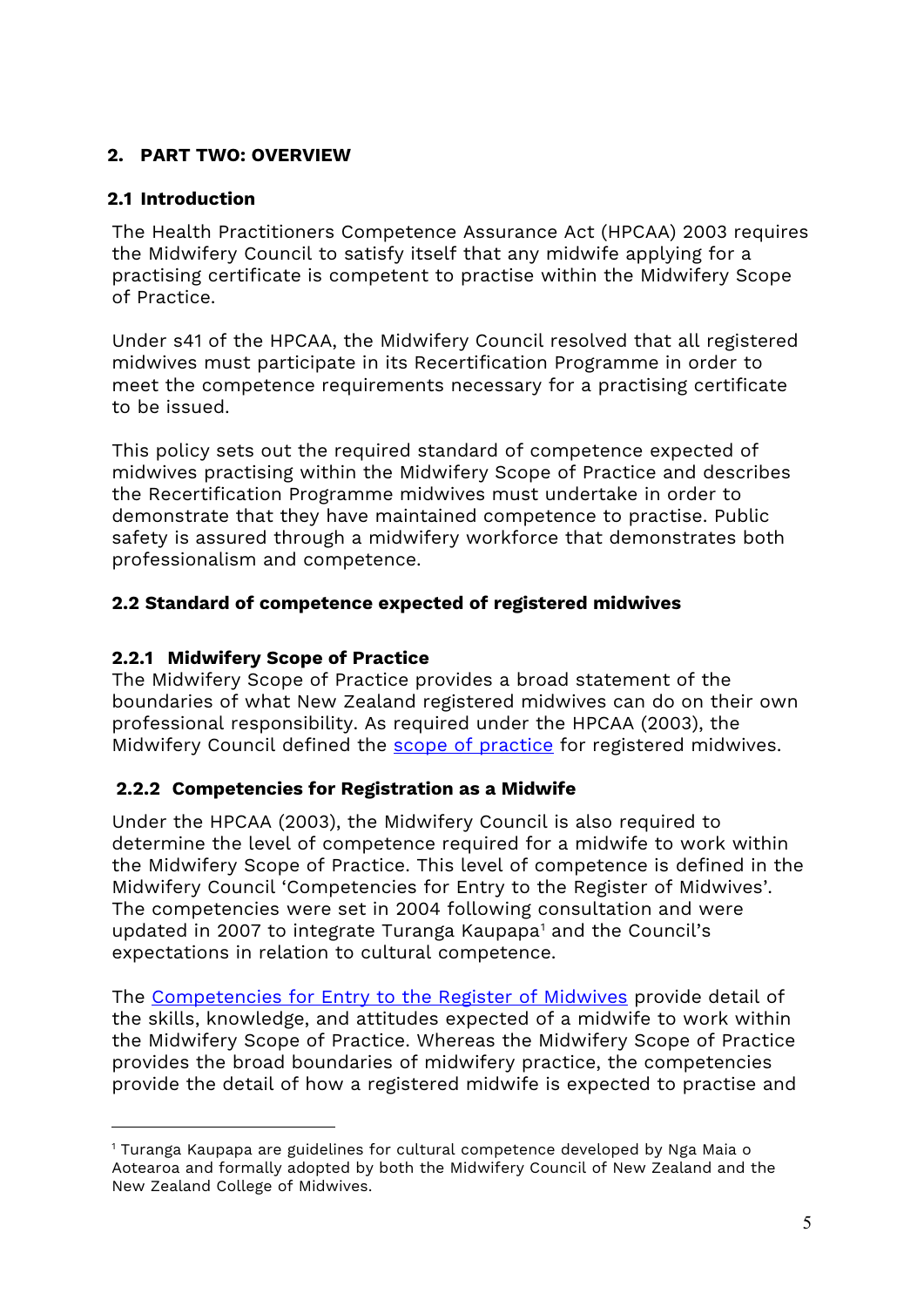what they are expected to be capable of doing. By defining the minimum competence standards for registration as a midwife in New Zealand, the Midwifery Council established the minimum standard that all midwives are expected to maintain in their on-going midwifery practice.

# **2.2.3 Other relevant professional standards and guidelines and legislation**

The following represent best practice:

- Code of Conduct, Midwifery Council of New Zealand, published December 2010
- Statement on Cultural Competence for Midwives, Midwifery Council of New Zealand, published February 2011.

Midwives are also required to be aware of and comply with the requirements of:

- Health Practitioners Competence Assurance Act 2003
- Maternity Services Notice (2007) pursuant to Section 88 of the New Zealand Public Health and Disability Act 2000
- Medicines Amendment Act 2013
- Medicines Regulations 1984 Misuse of Drugs Act 1975
- Misuse of Drugs Amendment Regulations 2014
- Privacy Act 1993
- Health Information Privacy Code 1994
- Code of Health and Disability Services Consumers' Rights 1996
- Injury Prevention, Rehabilitation and Compensation Act 2001
- Vulnerable Children's Act 2014
- Health and safety at work (2015)
- Guidelines for Consultation with Obstetric and Related Medical Services (Referral Guidelines) 2012
- All other relevant legislation.

# **2.3 Maintaining competence to practise**

The Midwifery Council defines maintaining competence to practise for registered midwives as, "the on-going capacity to integrate knowledge, skills, understanding, attitudes, and values within the professional framework of the Midwifery Scope of Practice".

Through participation in the Midwifery Council's Recertification Programme, midwives demonstrate their continuing competence to practise and therefore their competence to be issued with an annual practising certificate. Participation in the Recertification Programme requires a commitment to lifelong learning and professional development by midwives.

# **2.4 Background to the development of the Recertification Programme**

The background to the development of the Recertification Programme since 2004 is set out in Appendix three.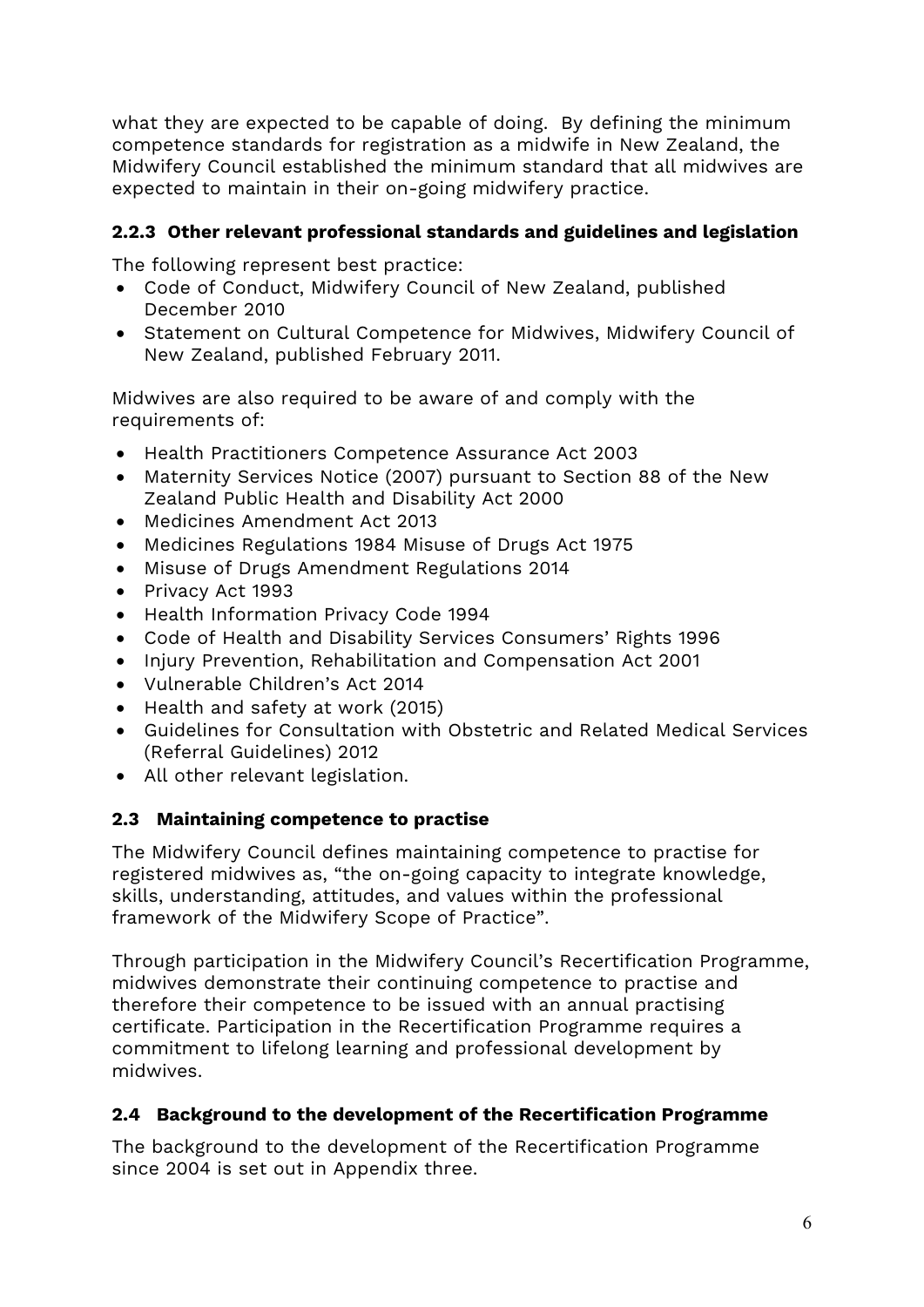#### **2.5 Overview of the Recertification Programme**

The Midwifery Council Recertification Programme focuses on the professional development needs of each individual midwife within a national professional framework. This professional framework is supportive and educative not punitive. It aims to assist each individual midwife to examine their professional role in relation to the Midwifery Scope of Practice and competencies for registration as a midwife, to identify individual strengths and weaknesses and to develop an individual professional development plan which will assist the midwife to continually develop their practice.

A midwifery workforce which demonstrates both professionalism and competence contributes to assurance around public safety.

Participation in the Midwifery Standards Review component of the Recertification Programme meets the requirement for LMC midwives under Section CB11 of the Primary Maternity Notice (2007) to participate in a professional review process which is recognised by the Midwifery Council.

The provision of a single national Recertification Programme means that all midwives are required to collect the necessary information in order to provide evidence of their on-going competence and to establish their individual professional development plans. The Midwifery Council's Recertification Programme seeks to ensure national consistency and contributes to improving the standards of midwifery practice across all midwives in all practice settings.

The outline of HPCA Act provides that a regulatory authority may not issue a practising certificate if it is not satisfied that health practitioners are competent to practise in accordance with their scope of practice. The requirement to engage in a recertification programme is a cornerstone of the Act. In cases where the registrar cannot be satisfied that the midwife has maintained the required standard of competence to practise by failing to engage in the Recertification Programme, the midwife's application for the issue of practising certificate may be declined (s27). The Council may however issue an interim practising certificate to enable the midwife to become compliant with the requirements of the Recertification Programme.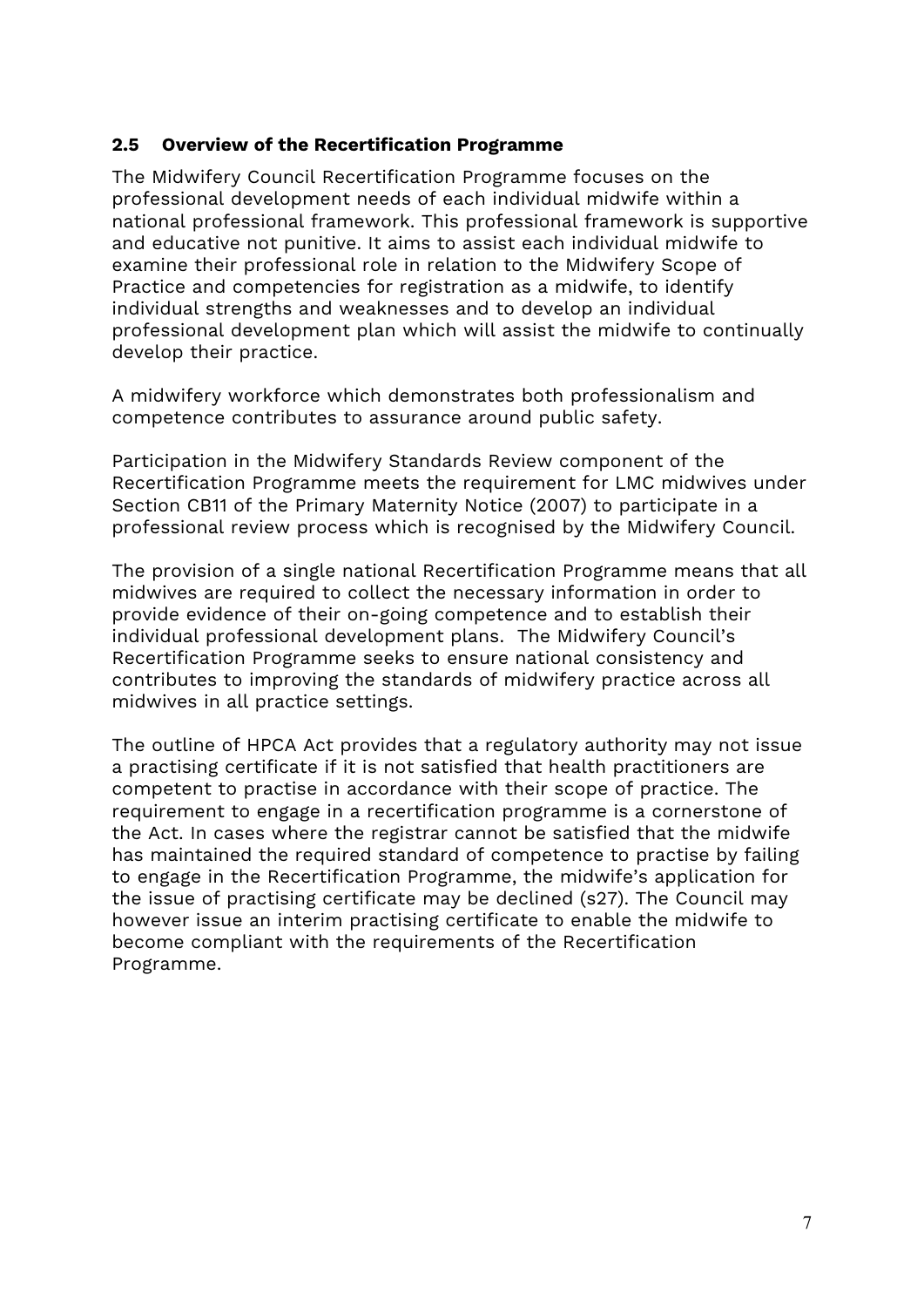# **3. PART THREE: RECERTIFICATION PROGRAMME**

### **3.1 Components of the Recertification Programme**

In summary the components of the Recertification Programme are as follows:

- a) Practice across the Scope over a rolling three-year period (see 3.1.2 and Appendix A
- b) Maintenance of a professional portfolio containing information and evidence about practice, and education and professional activities over each three-year period (see 3.1.3)
- c) Completion of education components:
	- Combined Emergency Skills Day
	- Minimum eight hours continuing midwifery education relating to area of midwifery practice
- d) Completion of quality assurance activities
	- Minimum eight hours professional activities
- e) Participation in New Zealand College of Midwives Midwifery Standards Review Process (MSR) once every three years).

The Midwifery Council audits:

- Individual midwives' compliance in the Recertification Programme (see 5.2), and
- NZCOM's management of the Midwifery Standards Review component of this programme (see 5.3).

Each midwife is required to provide the Council with her recertification summary and planner before 30<sup>th</sup> September each practising year.

Each year, when applying for a practising certificate, each midwife is required to make a declaration (amongst others) that:

- They are competent to practise within the Midwifery Scope of Practice.The midwife will be able to make this declaration on the basis that over the previous three years of practice, they have practised midwifery and has "worked" across the Midwifery Scope of Practice and,
- They are participating in the Recertification Programme.

The period of three working years prior to whenever a midwife applies for a practising certificate is referred to as the "recertification period".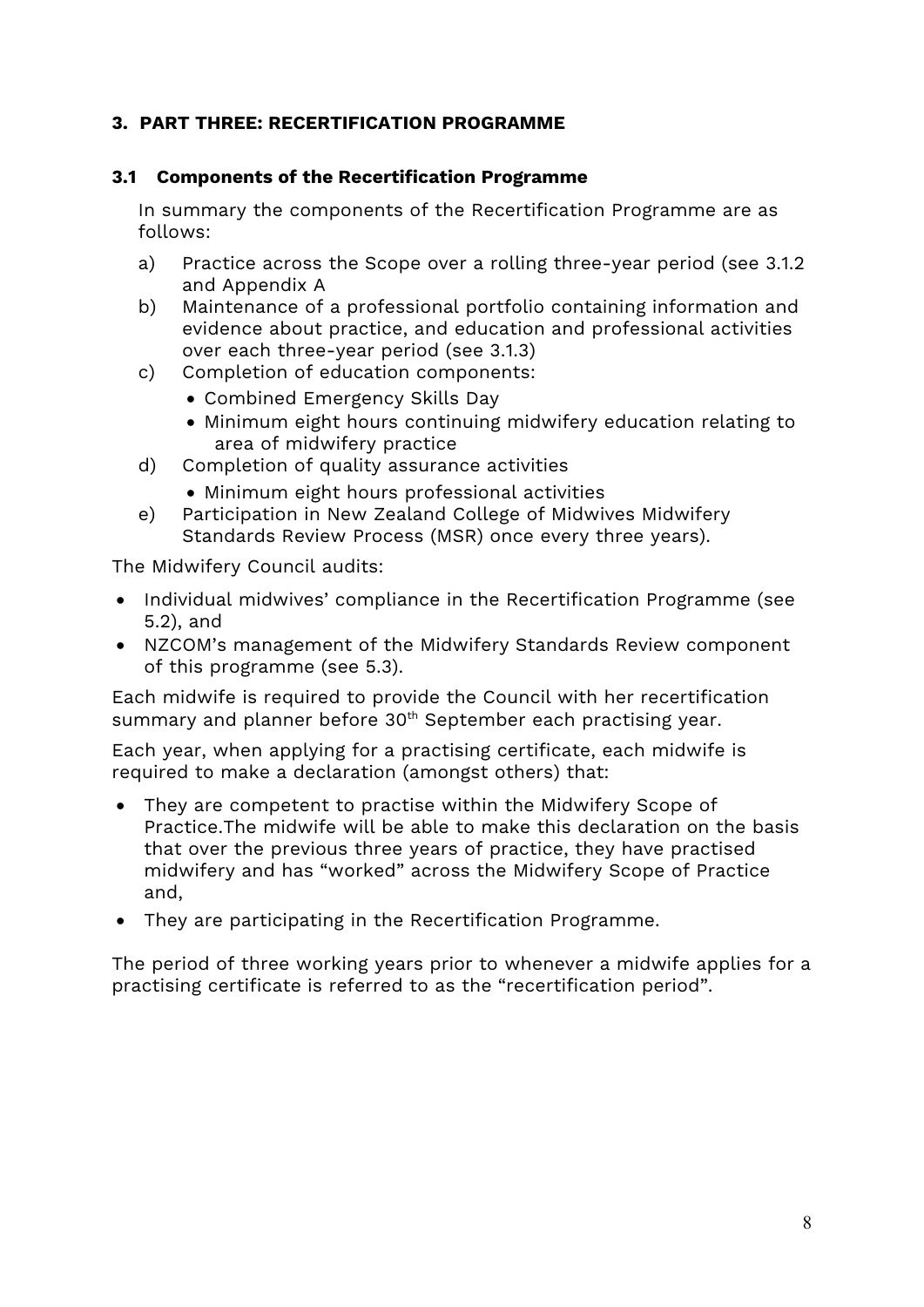# **3.1.1 Practises within the Midwifery Scope of Practice**

In determining competence to practise each midwife has to make a professional judgment about their own competence.

The Midwifery Council expects that over each three-year recertification period[2](#page-8-0), each midwife will make sure that they have worked across all aspects of the Midwifery Scope of Practice. That is across antenatal, labour, birth, and the postnatal care. They must have also undertaken any necessary updating to ensure that they are still competent in each of the four Competencies for Entry to the Register of Midwives. The Competencies set the expectation that a midwife is, capable of providing care to a woman across the childbirth experience on their own responsibility, and in partnership with the woman.

The length of time and type of practice experience required by midwives to demonstrate that they are competent to work across the Midwifery Scope of Practice will vary from midwife to midwife and is a professional judgment of each individual midwife. The Competencies for Entry to the Midwifery Register define the standard required to enter the register and do not expect expertise in all areas of midwifery practice.

Midwives whose day-to-day role is outside of clinical practice are able to demonstrate how they achieve this requirement through the work that they undertake. See Appendix A for examples.

# **3.1.2 Portfolio**

All midwives who need to hold a practising certificate will be expected to provide evidence of their engagement in activities under each of the identified sections in the portfolio over each recertification period. A portfolio may be a hard copy document or a e-portfolio. The form of the portfolio is the midwife's choice. Written reflections on activities must be provided. These must make a link between the learning experience and the midwife's practice.

# **3.1.3 Continuing education will consist of the following:**

# **a) Combined Emergency Skills Day**

The Combined Emergency Skills Day comprises updates in both maternal and newborn resuscitation as well as midwifery management of childbirth emergency skills (eg bleeding emergencies, shoulder dystocia, breech and cord prolapse) **Only accredited providers of midwifery continuing education can** 

**present the Combined Emergency Skills Day.** Accredited providers are listed on the education pages of the Council's website

<span id="page-8-0"></span> $2$  This period can in effect be extended in consultation with the Midwifery Council if a midwife does not practise for a period because, for example, she takes maternity leave.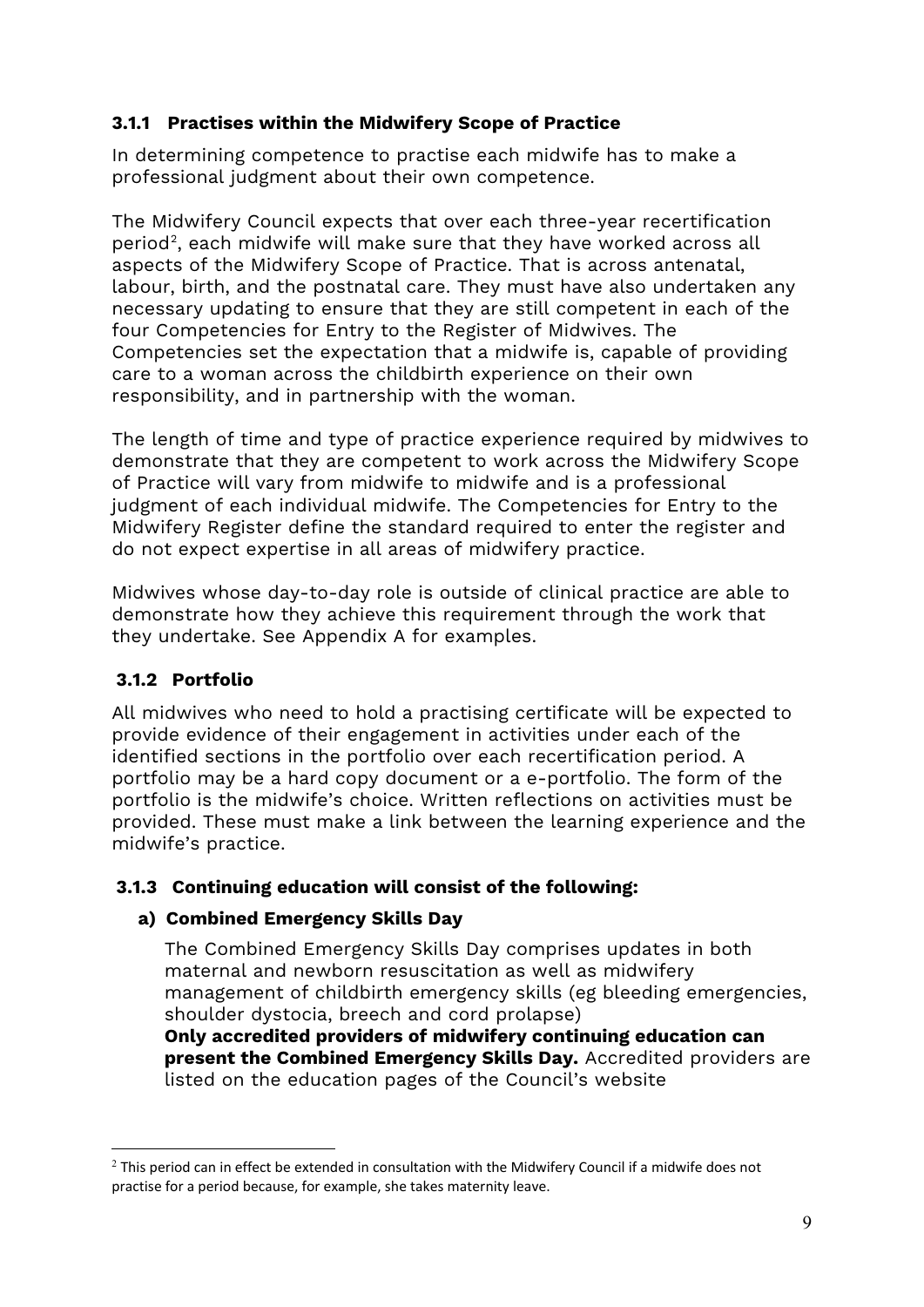# **b) Continuing midwifery education**

Midwives must complete a minimum of eight hours continuing midwifery education each year. This can be any education that has relevance to the midwife's practice.

# **3.1.3.1 Guidelines for continuing midwifery education**

Education providers seeking approval as accredited providers of education or events are referred to the Council documents on approval for endorsement as a midwifery continuing education provider or a provider of events.

Midwives who teach courses including the Combined Emergency Skills Day have their teaching accredited as attendance. In addition, those who undertake this role over and above their normal employment (eg Maternal Resuscitation educators) are entitled to receive credit towards professional activity. Midwives whose employed role is as a midwifery educator are not able to receive professional activity hours for teaching in these cases.

The Council expects such midwives to maintain their level of knowledge in these teaching areas through continuing education and practice.

# **3.1.3.2 Professional Activities**

A schedule of activities that are considered to be "professional activities" is in Appendix B and on the [Council website.](https://www.midwiferycouncil.health.nz/midwives/maintaining-competence/professional-activities-recertification) Providers seeking approval of further activities are requested to firstly review the list of pre-approved activities to see if the activity has approval. If it does not then they must write to the Council outlining their request, describing how the activity impacts on the midwife's practice and providing a copy of the evidence that will be issued to the midwife for their portfolio.

Midwives need to demonstrate their engagement in this this activity and briefly reflect on their learning and professional development in their portfolios.

# **3.1.4 NZCOM Midwifery Standards Review Process**

The College of Midwives has had an established Midwifery Standards Review process since the early 1990s and over this time, it has developed and refined the process which focuses on its standards. As such, it is distinct from employer processes or peer review processes run by groups of midwives.

As a national process provided by the professional organisation, the Midwifery Standards Review process provides each midwife with an individual opportunity to examine their practice with colleagues and consumer representatives.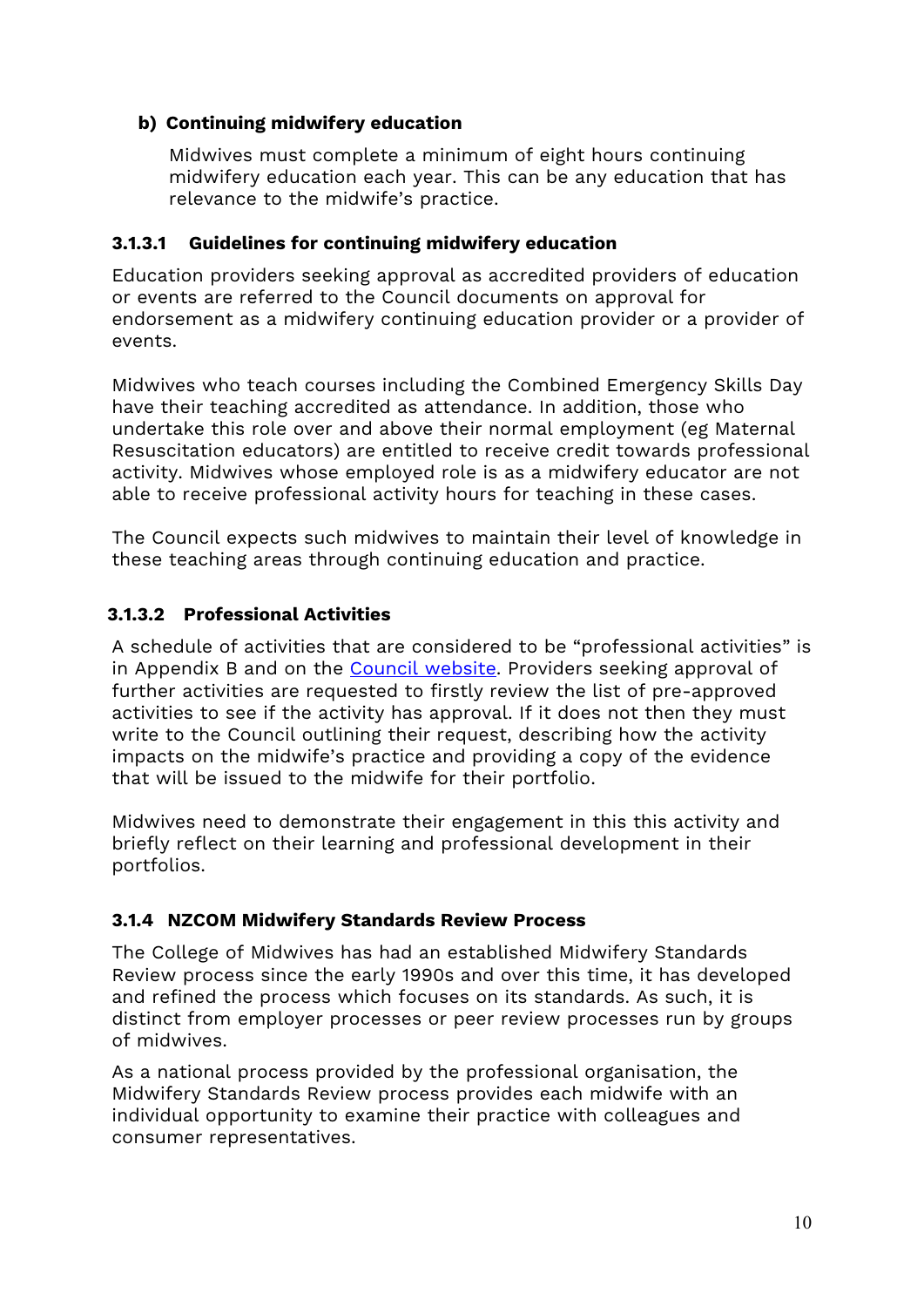The midwife provides material to the Midwifery Standards Review Panel prior to the review as required. This includes:

- a) Evidence of consumer/client/colleague feedback and evaluation (individual and/or facility)
- b) Evidence of clinical outcomes (annual statistical data for midwife's practice or facility for core midwives)
- c) Self-assessment against the Competencies for Entry to the Register of Midwives or NZCOM Standards for Practice.

During the review, the midwife describes their practice, tables their portfolio, provides evidence of documentation and engages with the review panel. Midwives who hold midwifery roles in education and leadership describe how their work directly impacts on clinical practice across the scope although they might not engage in clinical practice. Consumer feedback in this instance may be from students or their peers and not consumers of maternity services.

On completion of each review, the Midwifery Standards Review Panel assists the midwife to establish their personal Professional Development Plan for the coming years. This may include identifying areas of personal development as well as professional development or education but it should be more than annotation of the required components of the Recertification Programme.

The midwife receives a certificate as evidence of their participation in the review and this is to be kept in their portfolio and available as part of the Council's audit and at any other time required by the Midwifery Council. The Council is advised of midwives' attendance at each review by the College.

Midwives are required to undergo review every three years as a minimum. However, some midwives are required to be reviewed at different times as follows:

- New graduate midwives are reviewed at the end of their first year in practice as part of the Midwifery First Year of Practice Programme. The second MSR will be at the end of their third year of practice. Reviews will be three yearly thereafter
- International qualified midwives new to practice in New Zealand (IQMs) or returning to practice (RTP) are required to have a MSR at the end of their second year of practice. Reviews will be three yearly thereafter
- Midwifery Standards Review panels have discretion to decrease the timeframe between reviews for certain midwives. Guidelines for these decisions are provided by NZCOM to its reviewers.

Where any individual midwife has serious concerns about another midwife's competency such that she believes the midwife may pose a risk of harm to the public by practising below the required standard of competence, the midwife may notify the Midwifery Council in writing of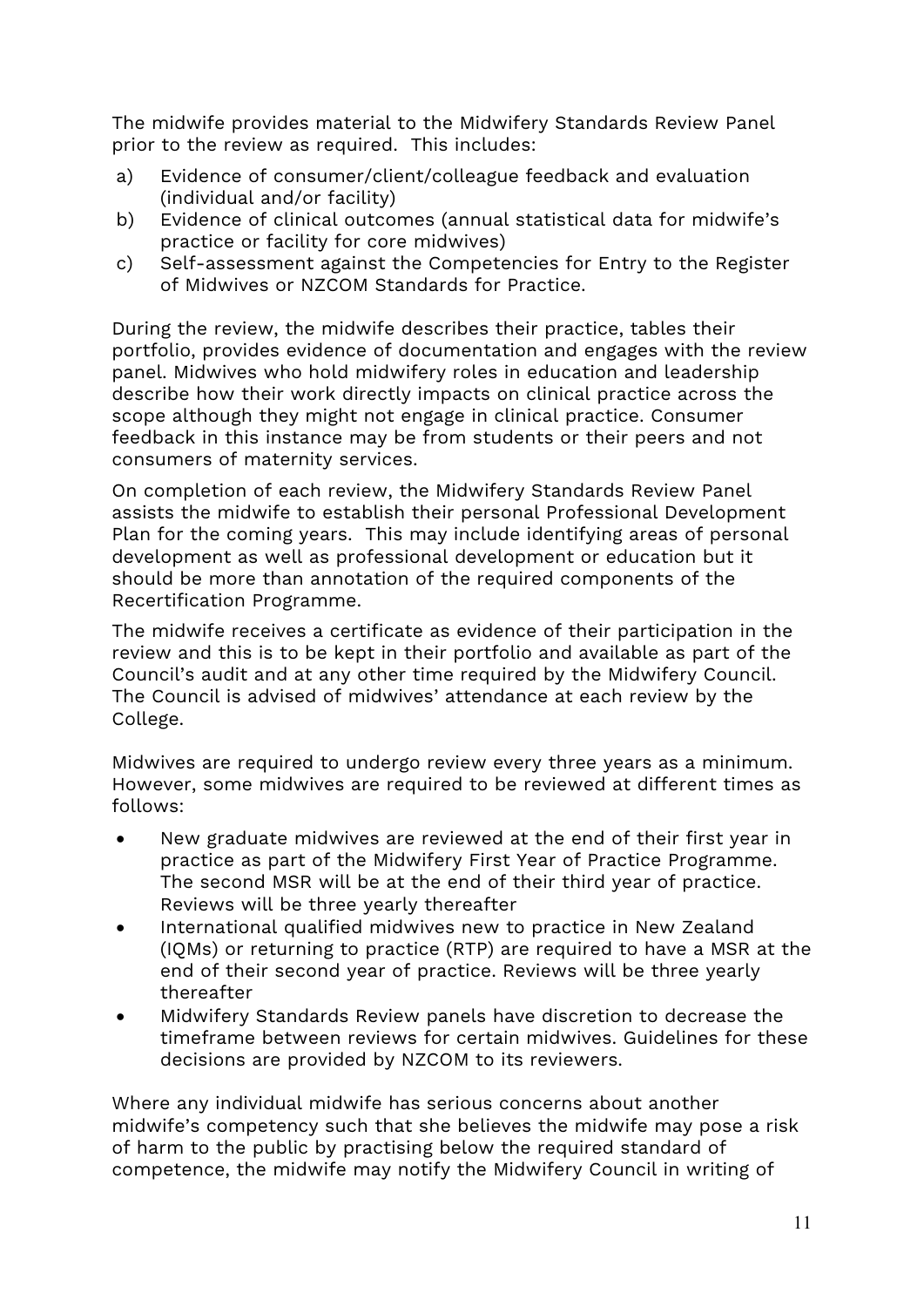these concerns and the reasons for them (s34 of the Health Practitioners Competence Assurance Act 2003). In the same way, any Midwifery Standards Review Panel which has serious concerns about a midwife's standard of competence may notify the Midwifery Council in writing of these concerns.

# **4. PART FOUR: PARTICIPANTS IN THE RECERTIFICATION PROGRAMME**

All midwives who wish to practise midwifery in New Zealand must have a practising certificate<sup>3</sup>. All midwives who have a practising certificate must participate in the Midwifery Council's Recertification Programme.

Midwives who have not practised midwifery in the previous three years will be required to undertake a Return to Practice Programme. This is a requirement of the HPCAA. The Midwifery Council's [Return to Practice](https://www.midwiferycouncil.health.nz/sites/default/files/for-midwives/return-to-practice/Return%20to%20practice%20policy%20November%202015.pdf)  [policy](https://www.midwiferycouncil.health.nz/sites/default/files/for-midwives/return-to-practice/Return%20to%20practice%20policy%20November%202015.pdf) is outlined in a separate document.

# **4.1Midwifery Educators**

All midwifery educators who teach clinical practice must have a practising certificate and must comply with the requirements of the Recertification Programme. Educators who teach clinical practice will by the nature of their role engage in practice and accordingly must ensure that this is across the scope.

# **4.2 Midwives in education, leadership, research and other areas**

Midwives who work in areas outside of clinical practice but who are actively involved in midwifery, such as heads of schools of midwifery, midwifery managers, midwifery advisors or researchers, must also hold a practising certificate. They are required to participate in the Recertification Programme in the same way as all other midwives. However, for the purpose of practice across the scope, these midwives are able to demonstrate how through their role and the work that they do directly impacts the scope, in order to meet this requirement. Midwives in these roles therefore may not necessarily engage in direct clinical practice.

# **4.3 Midwives in part-time practice**

<span id="page-11-0"></span>.

Midwives who work less than one full time equivalent or with a caseload less than that considered equivalent to full time must participate in the Recertification Programme in the same way as all other midwives.

<sup>12</sup>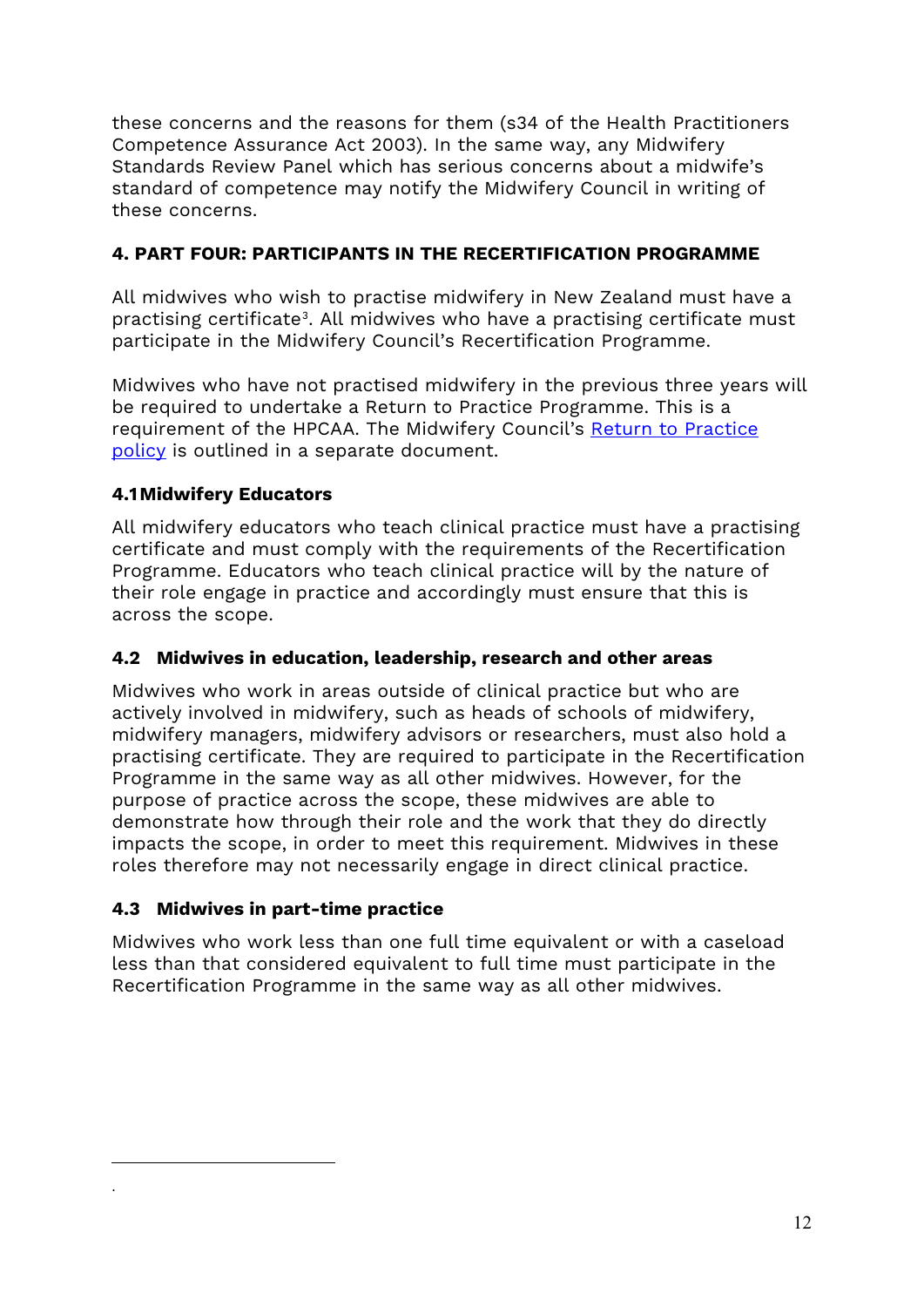#### **4.4 New Zealand midwives working overseas**

### **4.4.1 Midwives practising in a country where that registering authority**

### **issues a practising certificate**

In most instances, New Zealand midwives working as midwives overseas are not required to maintain their New Zealand practising certificate. As long as these midwives can verify they have practised midwifery within three years prior to their return to New Zealand, they will be eligible for a practising certificate. Such midwives will be required to provide information (in a CV) about what midwifery work they have done and evidence of on-going education. Requirements for return to New Zealand practice are included in the [Return to New Zealand Practice policy.](https://www.midwiferycouncil.health.nz/sites/default/files/for-midwives/return-to-practice/Return%20to%20NZ%20practice%20for%20midwives%20who%20have%20practised%20OS%20November%2015.pdf) Their Recertification Programme will re-commence on their return. Midwives may be required to produce a recertification plan which will then be monitored.

Midwives should keep documentation of any continuing education they undertake whilst overseas and include this in their portfolios once they return to New Zealand.

Midwives who have not practised midwifery in the three years preceding their return to New Zealand are required to undertake a Return to Practice programme before being issued with an unrestricted practising certificate. These midwives are then required to participate in the Recertification Programme.

### **4.4.2 Midwives working overseas where a current New Zealand practising certificate is required**

In some instances, New Zealand midwives working overseas need to maintain their New Zealand practising certificate as the country in which they are practising does not issue annual practising certificates. These midwives are required to demonstrate their competence to practise in the same way, as much as is possible, as a midwife working in New Zealand.

They should undertake continuing midwifery education available in the country in which they are practising and provide evidence of this education to the Midwifery Council. It is expected that education such as maternal and neonatal resuscitation and childbirth emergencies will be accessible and attended by these midwives. If not the midwives must make arrangements to attend the necessary workshops and courses, either in New Zealand or elsewhere. They are required to undertake MSR in New Zealand within the usual timeframe. These midwives are also expected to maintain currency in evidence-informed practice. Further information on what is expected will be provided by the secretariat.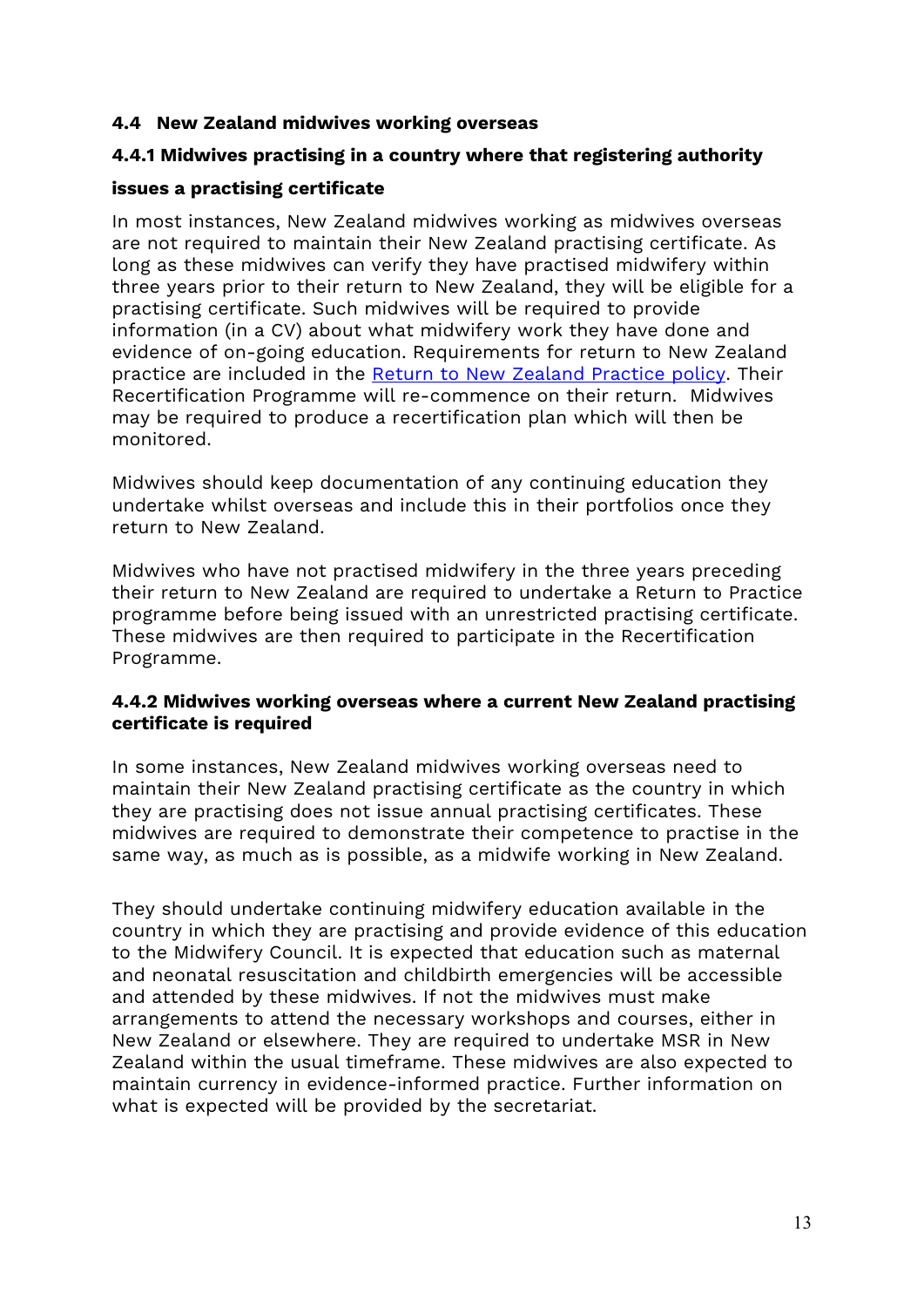### **4.5 Internationally Qualified Midwives and Midwives registered under the TTMR Act**

As well as completing the <u>Overseas Competence Programme</u>,<sup>[4](#page-13-0)</sup> Internationally Qualified Midwives and those registered under the TTMR Act are required to commence participation in the Recertification Programme upon being issued with an Annual Practising Certificate. Completion of the cultural competence programme is required before these midwives can be issued with a practising certificate.

# **4.6 Midwives temporarily ceasing practice**

Midwives temporarily ceasing practice for example those on maternity leave can have their status changed to inactive. This means that they cannot work and accordingly the requirements of the recertification programme are put on hold until their return to practice.

# **5 PART FIVE: QUALITY ASSURANCE AND AUDIT**

The following processes for audit and quality assurance will be implemented to ensure that the Midwifery Council Recertification Programme is working effectively and efficiently.

# **5.1 Evidence of participation in the Recertification Programme**

Each time a midwife applies for a practising certificate, she is required to declare she is competent, has engaged in the Recertification Programme and has provided the Council with a planner that demonstrates how she will do this.

# **5.2 Audit of individual midwives**

Each year there is a targeted audit of midwives holding practising certificates to ensure that they can provide evidence of their on-going competence to practise and their participation in the Recertification Programme.

All midwives who are called back for a Midwifery Standards Review at a shorter time interval than three years will be audited.

o NZ Maternity and Midwifery systems

o Examination of the newborn (theory and practice)

o Gap Education

<span id="page-13-0"></span><sup>4</sup> The Overseas Competence Programme for Internationally Qualified Midwives generally include the following modules which have to be completed within 24 months of the issue of the first practising certificate:

o Treaty of Waitangi

o Cultural competence in Midwifery Practice

o Pharmacology and prescribing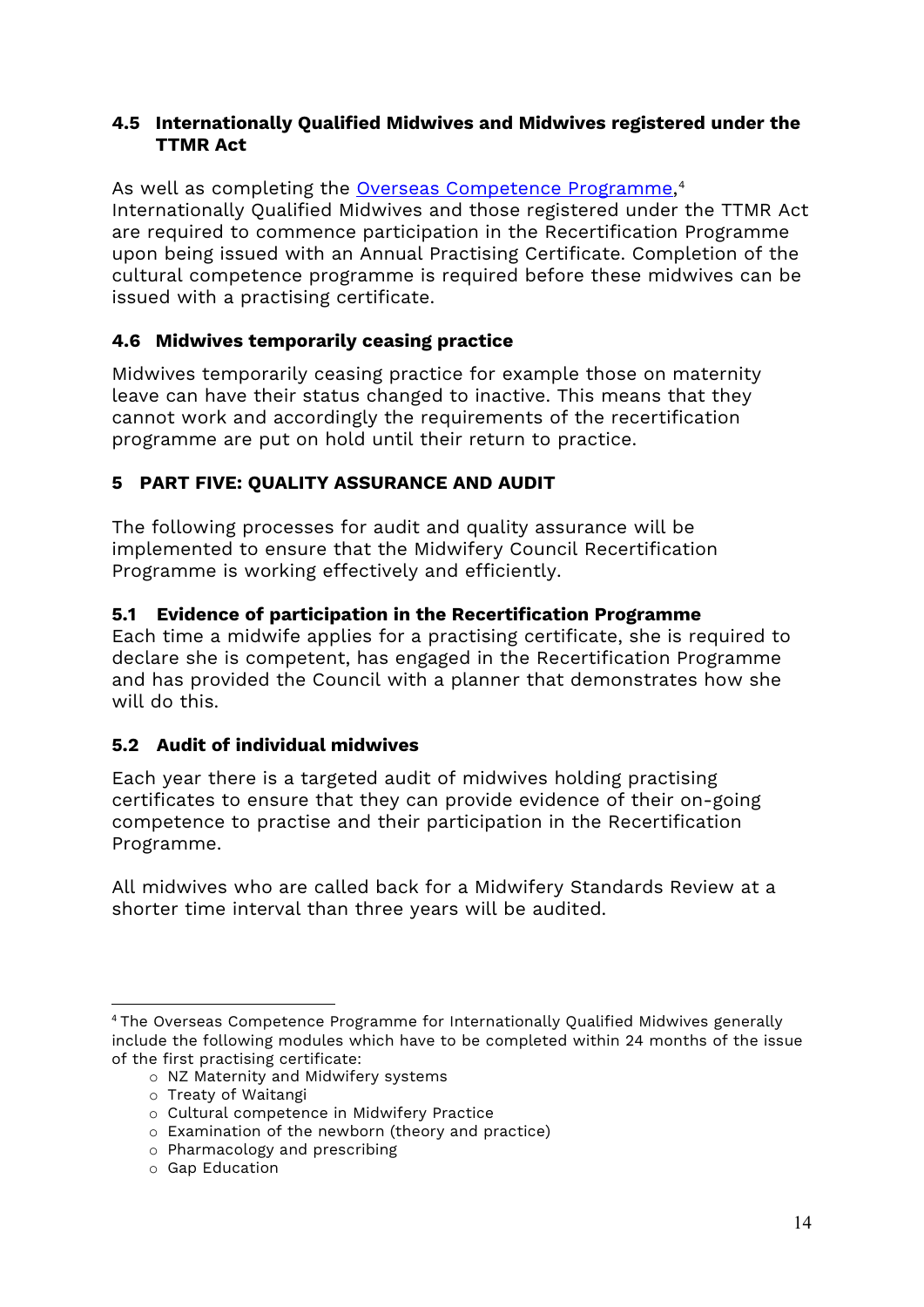Midwives are notified of the audit and asked to send their documentation to the Council. In preparation for audit, a midwife must complete a summary sheet which will be provided with the notice of audit.

Midwives who cannot provide satisfactory evidence of continuing competence to practise or participation in the Recertification Programme may be subject to any one or more of the following:

- Issue of an Interim Practising Certificate with conditions
- Undertaking competence review
- Completing a competence programme
- Conditions on scope of practice
- Restrictions on Annual Practising Certificate
- Decline of application for Annual Practising Certificate.

### **5.3 Audit of NZCOM's provision of MSR as a component of the Midwifery Council's Recertification Programme**

In utilising the New Zealand College of Midwives Midwifery Standards Review process as an essential component in its Recertification Programme, the Midwifery Council recognises and endorses the following quality aspects of NZCOM's Midwifery Standards Review processes:

- National standards and national consistency
- Transparent processes for selection of reviewers (midwives and consumers)
- National training programmes for all reviewers
- Profession-based rather than employer or industrial.

The Midwifery Council has NZCOM's assurance that this review process will remain accessible, affordable and appropriate for all midwives, employed and self-employed. Midwives should contact NZCOM direct to obtain current information about fees for MSR and to book their review.

The Midwifery Council has established a formal audit system to monitor NZCOM in its provision of the Midwifery Standards Review component of the Recertification Programme. The audit includes the following:

- Quality processes
- Nationally consistent processes
- Accessibility
- Cost
- Participant satisfaction
- Reporting
- Portfolios and levels of evidence accepted by Midwifery Standards Reviewers.

Midwives may be asked to contribute to this audit process.

Implementation of the Council's Aotearoa Midwifery project will mean that the Council will review its recertification requirements by December 2021.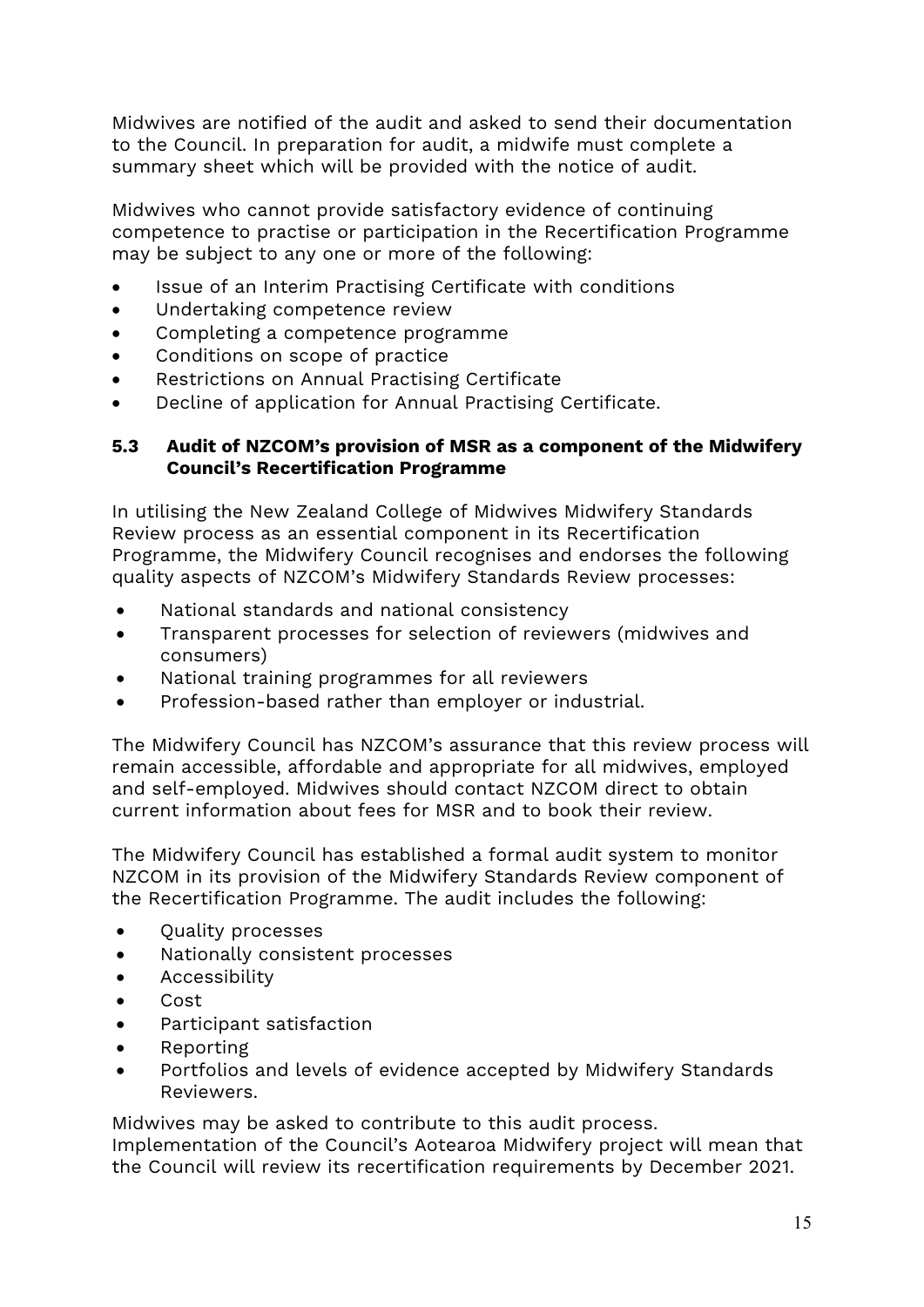#### **6 PART SIX: INFORMATION OBTAINED FROM NZCOM ABOUT MSR**

NZCOM will not inform the Midwifery Council of the details of an individual midwife's Midwifery Standards Review, other than the fact that the midwife has undertaken review and when she is required to return for their next review. Information gathered about a midwife remains confidential to the Midwifery Standards review panel and the midwife. The review panel keeps no written documentation and the portfolio remains the property of the midwife.

The review panel provides each midwife with a review certificate as verification that she has undertaken the review. The review panel also assists each midwife to establish and develop a Professional Development Plan. The midwife may choose to share this plan with their employer (if appropriate) and will be asked to provide this plan to the Midwifery Council for audit, for part of a Competence Review or at any other time at Council's request.

On rare occasions, NZCOM Midwifery Standards Reviewers may become concerned about the competence of a midwife. This may be the result of on-going resistance by a midwife to implementing the Professional Development Plan developed in conjunction with the review panel or ongoing resistance to making changes to their practice to meet competence standards. On these occasions, NZCOM may inform the Midwifery Council in writing of its concerns as per section 34 of the HPCAA. NZCOM has its own policy for managing this situation.

From time to time the Midwifery Council may request NZCOM to follow up on particular aspects of a midwife's practice at their next Midwifery Standards Review or to conduct a Special Review. These requests would usually be made as a result of a Competence Review or Professional Conduct Committee process. NZCOM and the Midwifery Council have developed joint protocols to manage this process and to maintain confidentiality insofar as practicable.

NZCOM will provide the Midwifery Council with any non-identifiable information it gathers through the Recertification Programme in relation to trends in practice, professional development priorities, barriers to participation, and resistance to participation. The Midwifery Council may use this information to inform the requirements for on-going education or to make other modifications to its Recertification Programme.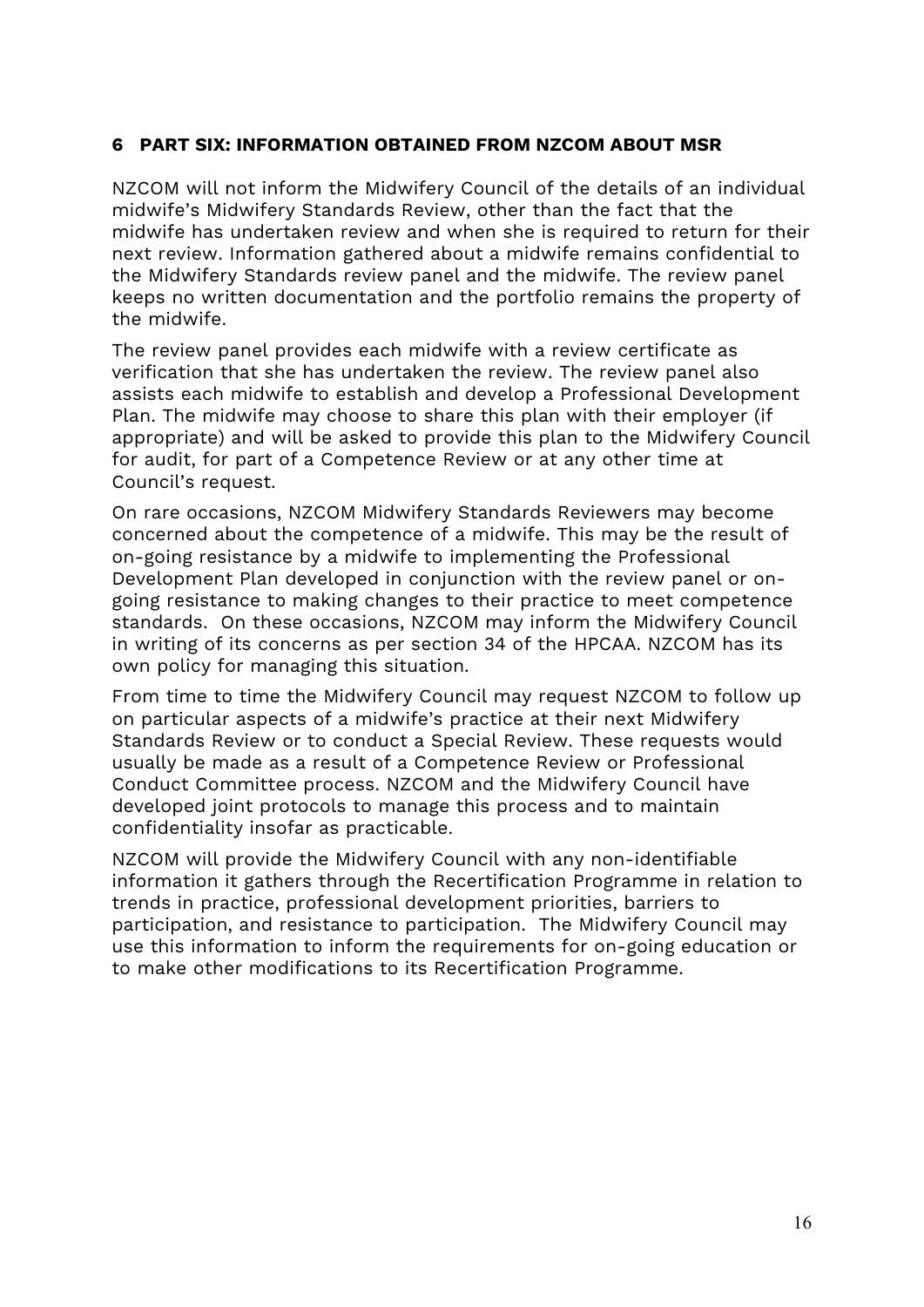# **7 PART SEVEN: APPENDICES**

# **7.1 Appendix A: Working across the Midwifery Scope of Practice**

**As a guide only,** the Midwifery Council provides the following examples of how midwives might demonstrate their competence across the Midwifery Scope of Practice. The Council recognises that there may be other innovative ways midwives will be able to demonstrate working across the Scope and encourages midwives to inform it of these innovations.

a) For midwives working in only one aspect of the scope such as postnatal:

- Approach the DHB or LMC midwife for assistance to work in supernumerary/observational capacity across other aspects of the Midwifery Scope of Practice
- Rotation through various areas of the unit with time in antenatal clinics/ward, birthing unit and postnatal areas. Rotation times will be individual to meet needs of midwife and maternity facility
- Spend time in a primary maternity unit if usually work in a secondary/tertiary unit, or vice versa
- Work alongside an LMC midwife colleague in the provision of care to one or more women throughout the childbirth process
- Work with a colleague to provide care to one or two women as the LMC over a three-year period.

b) For midwifery educators teaching midwifery clinical practices:

- Consider locum relief work for midwife LMCs
- Consider locum relief in primary maternity units
- Negotiate with DHBs to work in supernumerary positions across all areas of the maternity facility
- Work as an LMC for a small number of women within a three-year period.
- c) For midwifery educators, managers, advisors, researchers, quality and safety advisors and others in non-clinical positions and who are not involved in any 'hands on' midwifery practice:
	- Evidence of how their work covers the midwifery scope should be included in their portfolio. This could include policy development, review of service provision, education that covers an aspect of practice.

d) For registered midwives not working as midwives:

- Consider if a practising certificate is necessary for work
- Undertake a Return to Practice programme if out of any midwifery clinical practice for more than three years or have not held a midwifery practising certificate for more than three years.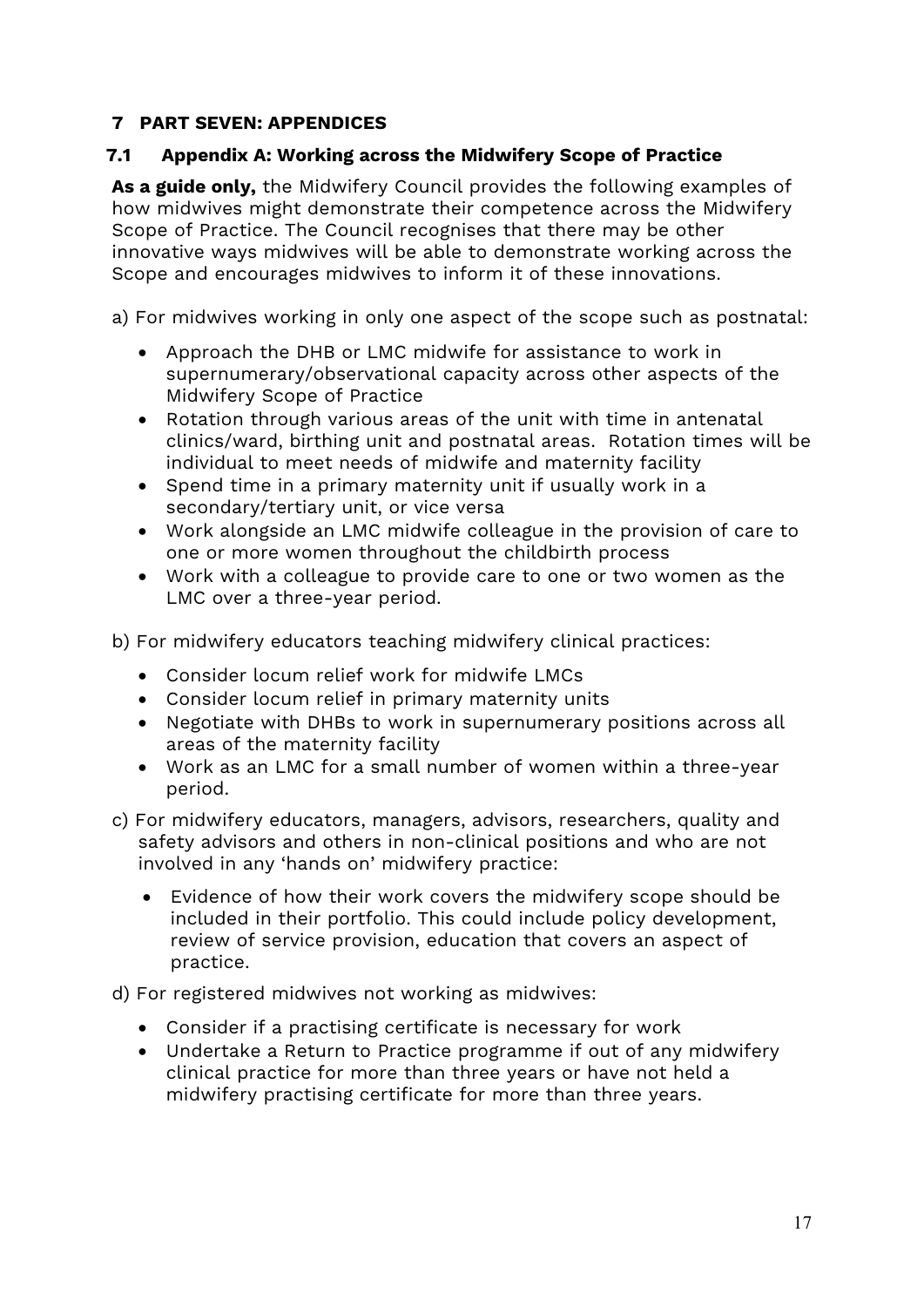# **7.2 Appendix B: Guidelines professional activity**

# **7.2.1 Evidence**

In most situations, providers issue midwives with a certificate that provides evidence for their portfolio of engagement in professional activities. At times midwives need to consider how they can demonstrate their engagement in activities such as informal teaching. This could be through incorporation of the teaching plan or feedback from their colleagues in their portfolio, evidence of attendance at meetings.

# **7.2.2 Hours**

These should be annotated on any certificate given to the midwife. Midwives/DHB and schools of midwifery need to establish ways to record engagement in activities.

# **7.2.3 Professional activities**

The following provides a summary of some professional activities. The list is not extensive and can be added as required.

# **I. Working with colleagues**

- $\circ$  Precepting midwifery students in both core and LMC practice  $\circ$  Mentoring<sup>5</sup> and orientation of registered colleagues to the wor
- Mentoring<sup>[5](#page-17-0)</sup> and orientation of registered colleagues to the work environment
- o Mentoring midwifery colleagues eg MFYP, rural mentoring
- o Unpaid voluntary practice overseas
- o Assisting and assessing other health professionals in their maternity related teaching and learning activities.

# **II.National and Regional appointments**

- $\circ$  Member of national maternity-related group eg PMMRC, NMMG  $\circ$  Appointment to DHB Maternity Ouality and Safety group
- $\circ$  Appointment to DHB Maternity Quality and Safety group<br> $\circ$  Appointment to DHB maternal clinical governance group
- Appointment to DHB maternal clinical governance group
- o Participation on national or regional projects which directly impact on midwifery practice
- o Expert witness for HDC, ACC, Coroners Court or HPDT
- o Local PMMRC/Maternal morbidity project coordinator.

# **III.Engagement with the profession**

- o Member of NZCOM Midwifery Standards Review or Resolution Committee
- o DHB QLP assessor or Professional Development Programme assessor
- o Office holder as union representative
- o Office bearer or committee member in professional organisation regional committee

<span id="page-17-0"></span><sup>5</sup> Mentoring means entering a formal relationship with another midwifery colleague for a defined period of time for the purposes of support and guidance as the midwife colleague adjusts to a different practice context or to practice as a new practitioner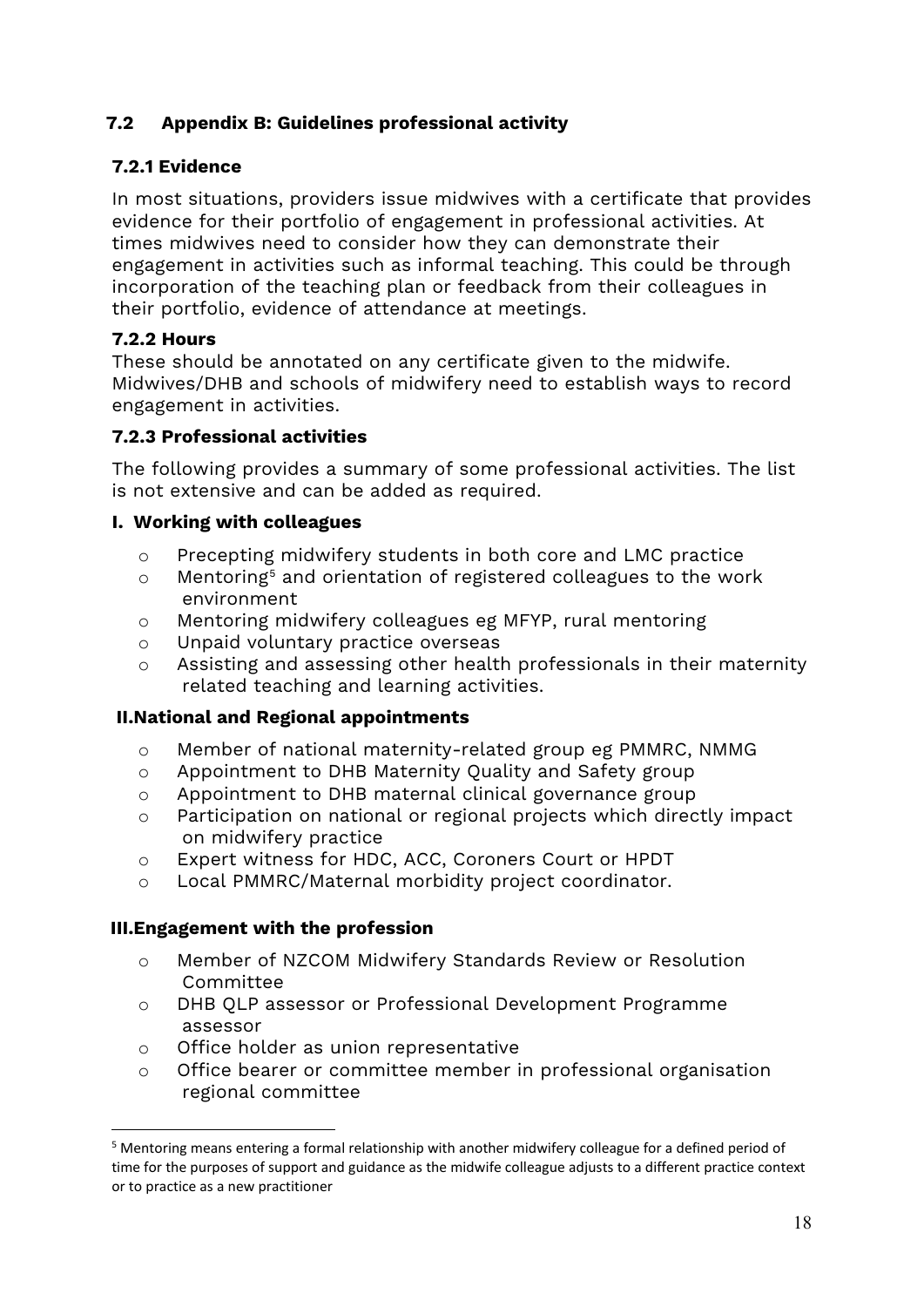- o Professional organisation regional chair or National Committee Member
- $\circ$  Attendance at professional organisation[6](#page-18-0) meetings<br> $\circ$  Organising midwiferv events eg International Midwi
- Organising midwifery events eg International Midwives day activities, hui, fono
- o Member of NZCOM Conference organising or scientific committee.

# **IV. Council appointments**

- $\circ$  Mentor for midwife returning to practice<br> $\circ$  Mentor for Internationally Oualified Midw
- Mentor for Internationally Qualified Midwife, newly registered in
- o New Zealand
- $\circ$  Competence assessment of Internationally Qualified Midwives<br> $\circ$  Seeking registration where formally requested by the Midwifer
- Seeking registration where formally requested by the Midwifery
- o Council and involving assessment against the Competencies for Entry to the Register of Midwives
- o Member of Midwifery Council Competence Review Panel
- o Competence Supervisor appointed by the Midwifery Council
- o Competence Assessor appointed by the Midwifery Council
- o Member of Midwifery Council Professional Conduct Committee
- o Midwifery Council recertification auditor.

### **V. Teaching and Learning**

- o Attendance at Journal club
- o Attendance at DHB LMC interface meetings, DHB maternal quality and safety meetings
- o Attendance at Adverse Events Committee meetings
- o Presentation at seminars or formal teaching sessions\*
- o Informal teaching sessions for peers or students\*
- o Case presentations to colleagues\*
- o Presentation at conferences
- o DHB adult or neonatal resuscitation educator over and above normal role.

#### **VI. Research participation and publication**

- o Publications in midwifery journals/texts or other professional journals/texts\*
- o Midwifery book reviews for publication\*
- o Advisory participation in research projects that impact on care provided to women
- o Local "hands on" participation in formal ethically approved research projects which impact on care provided to women. "Hands on" refers to more than seeking the woman's informed consent to participate
- o Journal article peer review\*.

<span id="page-18-0"></span><sup>&</sup>lt;sup>6 6</sup>Professional organisation includes College of Midwives, Nga Maia Maori Midwives, Pasifika Midwives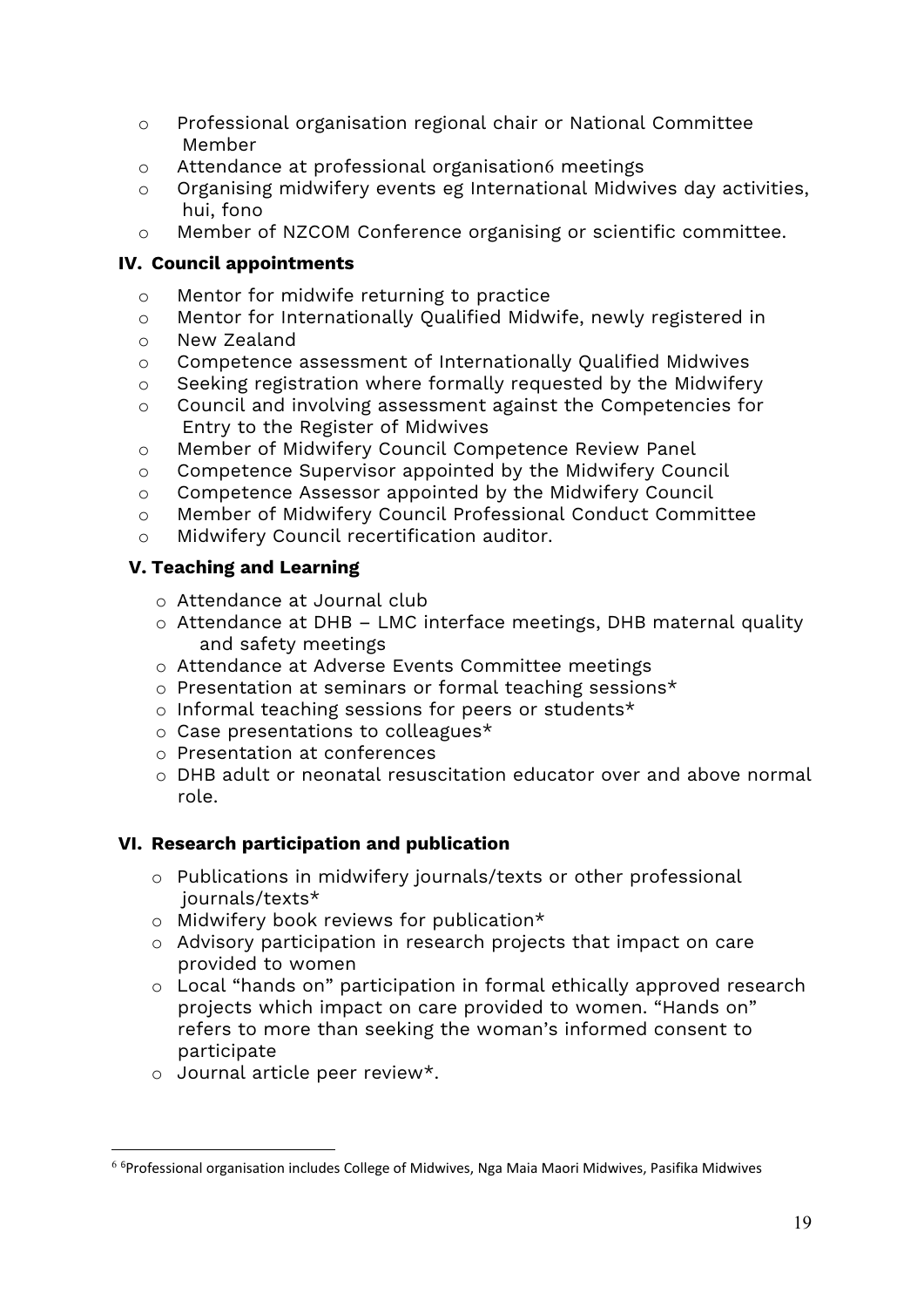#### **VII.Quality assurance activities**

- o Midwifery practice meetings where the focus is on presentation of cases and exemplars of good practice; administration meetings are excluded
- o Conducting audits both within group practices and within the hospital clinical environment
- o Evidence based policy and guideline development
- o BFHI Assessor
- o BFHI local coordinator must be beyond requirements of employment
- o Quality Health NZ auditor
- o Other activities to be allocated points as identified.

Most activities will be able to have direct hours of engagement attributed to them. Some activities highlighted with an \* will include preparation time that is completed by the midwife away from the activity. This should be included and should be at a minimum four hours.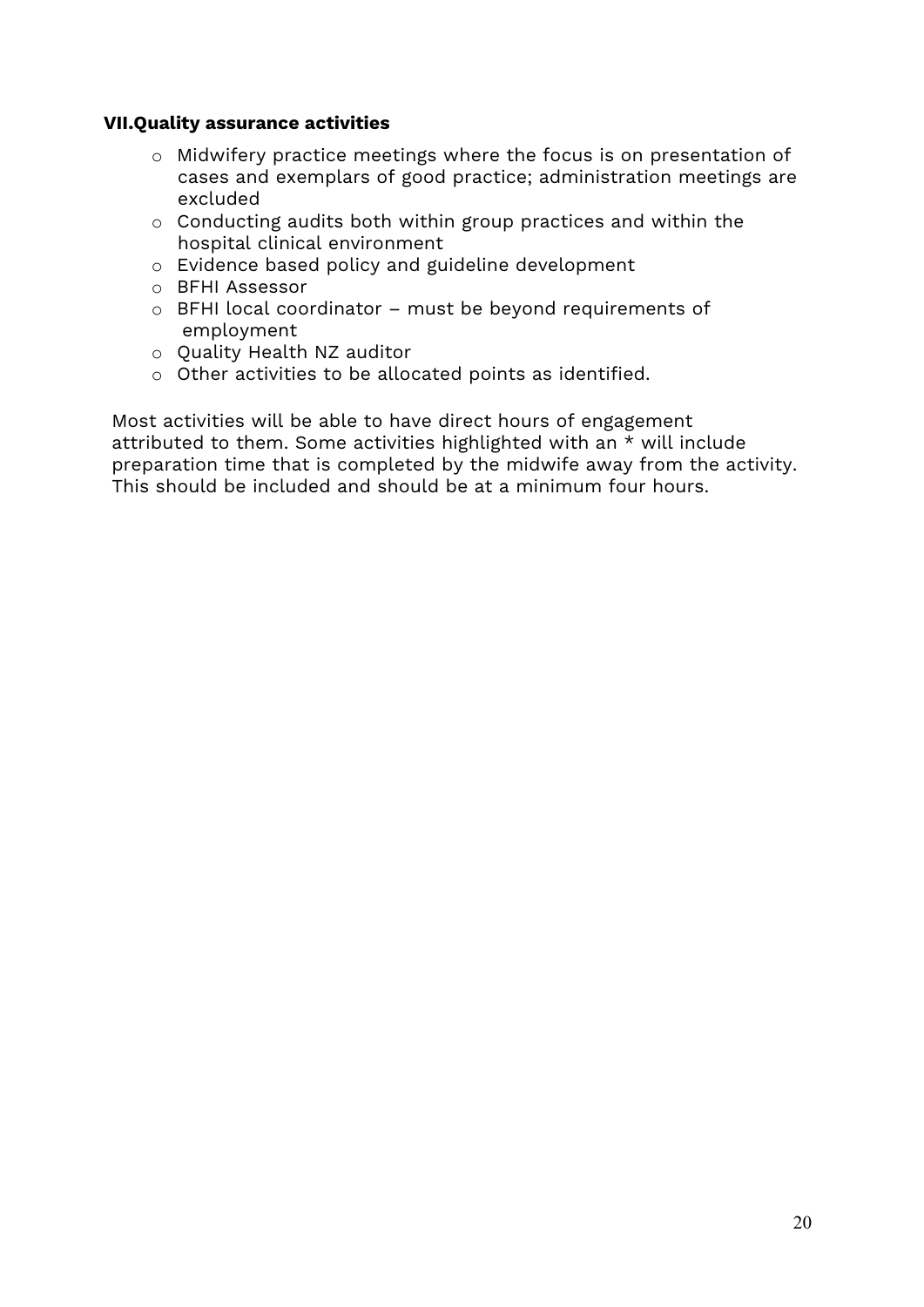# **7.3 Appendix C:**

#### **Background to the development of the Recertification Programme**

The Health Practitioners Competence Assurance Act 2003 established a regulatory framework with the primary purpose of protecting the health and safety of the public by ensuring health practitioners are competent and fit to practise their professions. The Midwifery Council of New Zealand is responsible for setting the competence standards and establishing a process by which to determine the on-going competence of midwives.

Since April 2005, all practising midwives have been required to demonstrate their continuing competence to practise at the minimum level required for entry to the Register of Midwives.

In developing its Recertification Programme proposal in 2004, the Midwifery Council considered the guidelines developed earlier by the Nursing Council[7](#page-20-0). The Midwifery Council consulted widely on its proposed Recertification Programme and made changes in response to feedback, finalising its Recertification Programme as policy on 11 November 2004. This policy was updated in March 2005. Midwives were notified of the requirements by newsletter and through the website.

Implementation of the Recertification Programme began on 1 April 2005. The 2006/07 practising certificate round initiated the requirement for all midwives to sign a declaration that they were participating in the Recertification Programme. The Midwifery Council commenced auditing individual midwife participation in 2006.

The Council reviewed the Recertification Programme (1 April 2005 – 31 March 2008) in November 2007. The review included formal consultation with midwives and stakeholders. As a result of its review, the Council reconfirmed many aspects of the Recertification Programme but also made a number of minor changes to it. The programme was further reviewed following targeted consultation and was updated in August 2010 for the three-year cycle 2011 to 2014.

In May/June 2013, the Council consulted with the profession over proposed relatively minor changes to the Recertification Programme. Following the consultation, the 234 responses were analysed and were subsequently presented at the National Forum on 2 August. Taking the collated feedback as a guide, each requirement was then workshopped in groups at the forum. The recommendations of each group were then considered by the

<span id="page-20-0"></span><sup>&</sup>lt;sup>7</sup> In June 1999 the Nursing Council of New Zealand (NCNZ) produced guidelines for competence-based practising certificates for midwives (NCNZ, 1999). These guidelines were developed in collaboration with the New Zealand College of Midwives (NZCOM) and the New Zealand Nurses Organisation (NZNO). The guidelines were developed in anticipation of changes in regulation that would require midwives to demonstrate their ongoing competence in order to continue to practise.